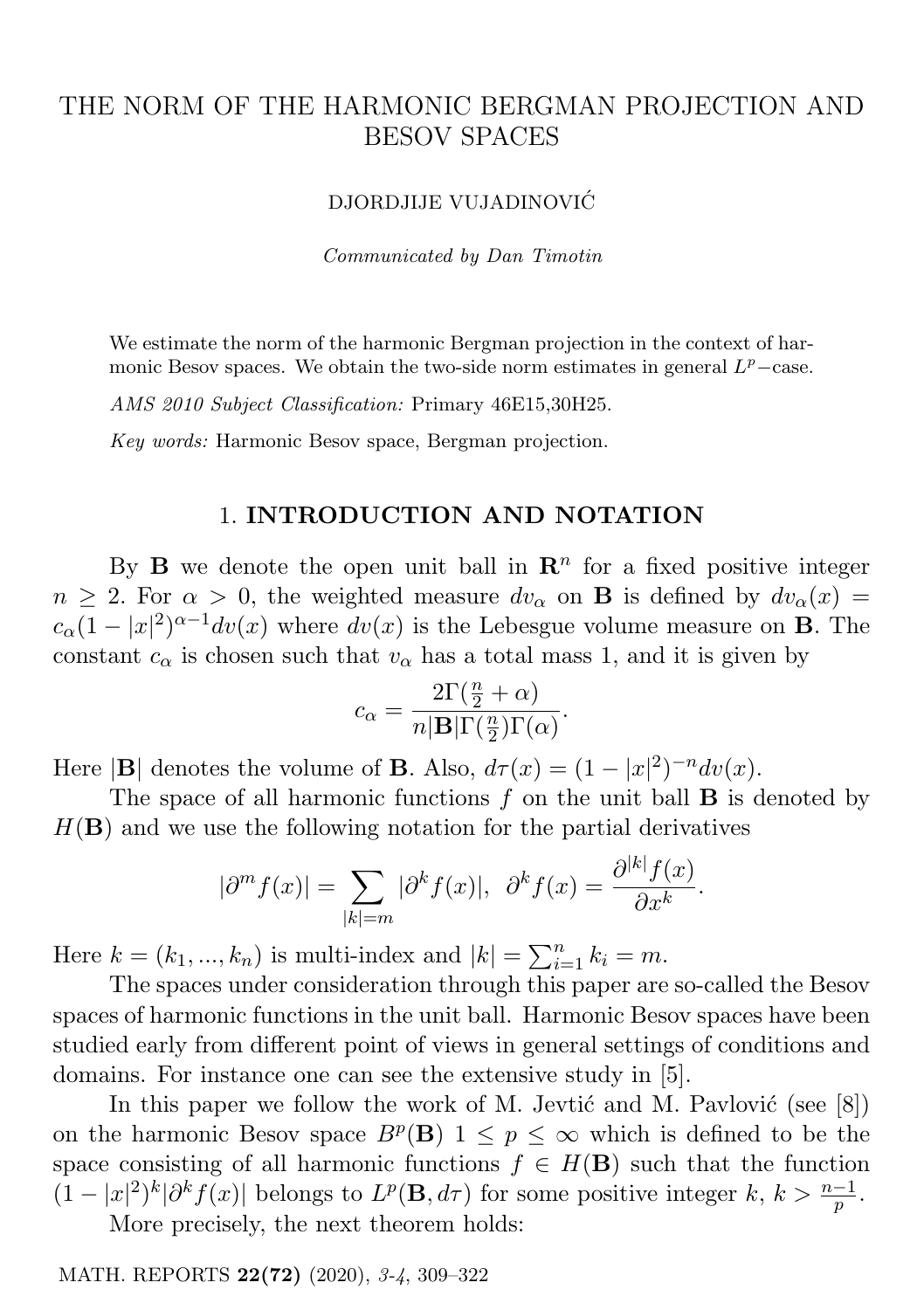THEOREM 1.1. Let  $1 \leq p \leq \infty$ . If  $f \in H(\mathbf{B})$ , then the following statements are equivalent:

a) There exists a positive integer  $m_0 > \frac{n-1}{p}$  $\frac{-1}{p}$  such that

 $(1-|x|^2)^{m_0}|\partial^{m_0}f(x)| \in L^p(\mathbf{B},d\tau).$ 

b) For all positive integers  $m > \frac{n-1}{p}, (1 - |x|^2)^m |\partial^m f(x)| \in L^p(\mathbf{B}, d\tau)$ .

The definition is independent from choice of integer k.

We should say that the harmonic Besov space and the norm can be characterize in terms of certain fractional differential operators (see [8],Theorem 3.1). However, we restrict our attention to the norm provided by the classical partial derivatives.

The Besov space-norm is defined in following manner: (1.1)

$$
||f||_{B^{p}} = \sum_{|\alpha| < m} |\partial^{\alpha} f(0)| + \left( \int_{\mathbf{B}} (1 - |x|^{2})^{mp} |\partial^{m} f(x)|^{p} d\tau(x) \right)^{1/p}, \ \ 1 \leq p < \infty,
$$

(1.2) 
$$
||f||_{B^{\infty}} = \sum_{|\alpha| < m} |\partial^{\alpha} f(0)| + \sup_{\mathbf{B}} (1 - |x|^2)^m |\partial^m f(x)|, \ \ p = \infty.
$$

We will denote by the same denotement of the norm (1.2) the derived seminorm:

(1.3) 
$$
||f||_{B^p} = \left(\int_{\mathbf{B}} (1-|x|^2)^{mp} |\partial^m f(x)|^p d\tau(x)\right)^{1/p}.
$$

In the rest of the paper we will consider only the semi-norm (1.3) and appropriate operator norm:

$$
||T||_{L^p(\mathbf{B},d\tau)\to B^p}=\sup_{||f||_{L^p(\mathbf{B},d\tau)}\neq 0}\frac{||Tf||_{B^p}}{||f||_{L^p(\mathbf{B},d\tau)}},
$$

for a linear mapping  $T: L^p(\mathbf{B}, d\tau) \to B^p$ .

Weighted harmonic Bergman kernel. The weighted harmonic Bergman kernel arises in the context of weighted harmonic Hilbert-Bergman space  $b^2_{\alpha} =$  $b^2_\alpha(\mathbf{B})$ , which is the space of all complex-valued f functions such that the norm

$$
||f||_{b^2_{\alpha}} = \left(\int_{\mathbf{B}} |f|^2 dv_{\alpha}\right)^{1/2} < \infty
$$

is finite.

Since the Hilbert space  $b^2_\alpha$  is closed in the weighted Lebesgue space  $L^2(\mathbf{B}, dv_\alpha)$  there is a unique reproducing kernel  $R_\alpha(x, y)$  defined on  $\mathbf{B} \times \mathbf{B}$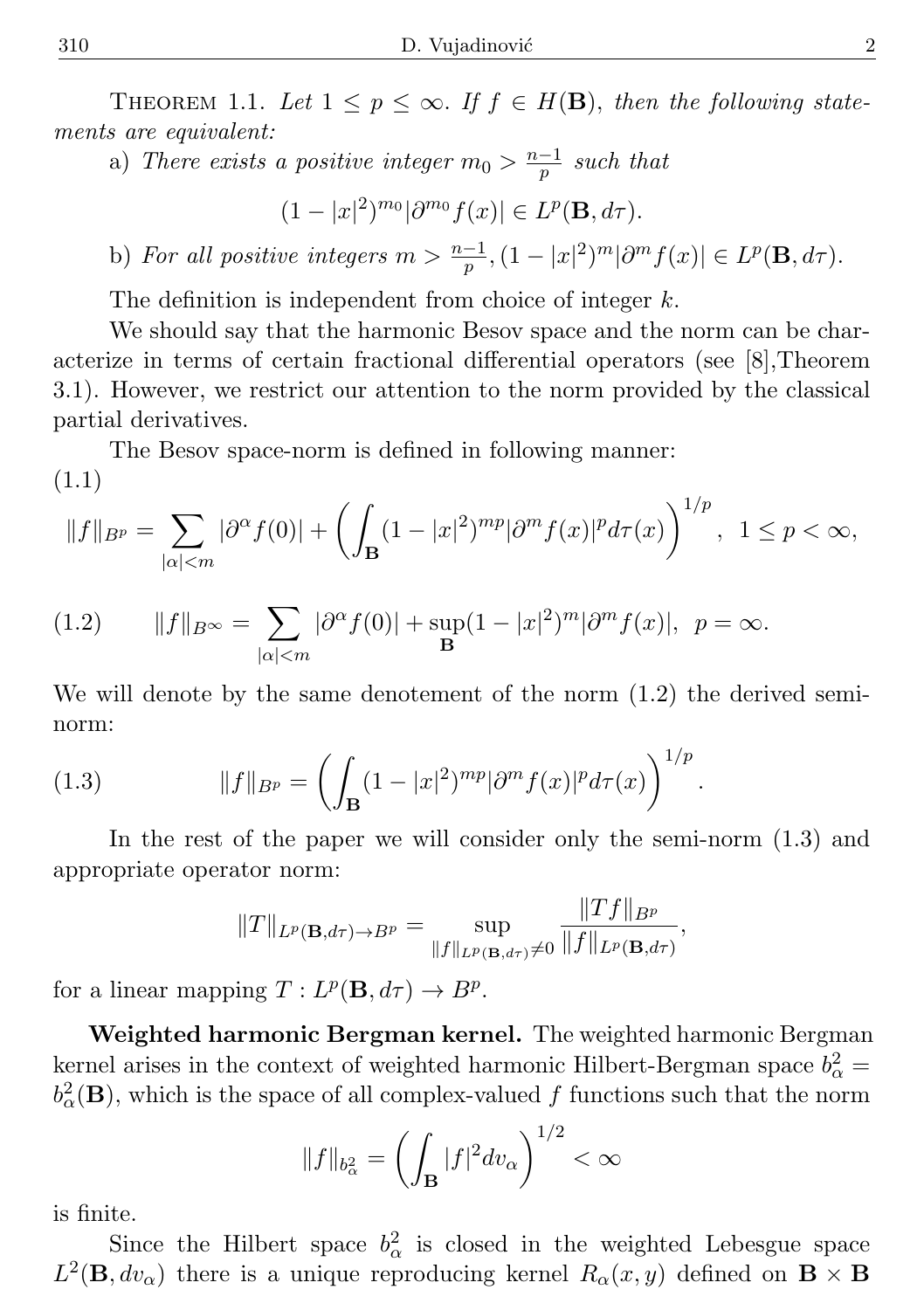which is real and symmetric, such that  $R_{\alpha}(x, \cdot) \in b_{\alpha}^{2}$  for any fixed  $x \in \mathbf{B}$  and

$$
f(x) = \int_{\mathbf{B}} f(y) R_{\alpha}(x, y) dv_{\alpha}(y), \ f \in b_{\alpha}^{2}.
$$

Following [2] (see [3,Chapter 5]) the unweighted harmonic Bergman kernel is given by the sequent formula

(1.4) 
$$
R_0(x, y) = \frac{1}{n|\mathbf{B}|} \sum_{k=0}^{\infty} (n + 2k) Z_k(x, y), \ \ x, y \in \mathbf{B},
$$

where  $Z_k$  are extended zonal harmonic.

The series (1.4) converges absolutely and uniformly on  $K \times B$  for every compact set  $K \subset \mathbf{B}$ .

More generally, the formula for the weighted harmonic Bergman kernel for  $\alpha > 0$  is given by

(1.5) 
$$
R_{\alpha}(x,y) = \omega_{\alpha} \sum_{k=0}^{\infty} \frac{\Gamma(k+n/2+\alpha)}{\Gamma(k+n/2)} Z_{k}(x,y), \ x, y \in \mathbf{B},
$$

where  $\omega_{\alpha} = \frac{\Gamma(n/2)}{\Gamma(n/2+\epsilon)}$  $\frac{\Gamma(n/2)}{\Gamma(n/2+\alpha)}$ . We will denote above coefficients, with  $A_k^{n,\alpha} = \frac{\Gamma(k+n/2+\alpha)}{\Gamma(k+n/2)}$ .

The weighted harmonic Bergman projection  $P_{\alpha}$  is realized as an integral operator

$$
P_{\alpha}f(x) = \int_{\mathbf{B}} f(y)R_{\alpha}(x, y)dv_{\alpha}(y), \ \ f \in L^{2}(\mathbf{B}, dv_{\alpha}), x \in \mathbf{B}.
$$

It is known that  $P_{\alpha}$  is bounded on  $L^p(\mathbf{B}, dv_{\alpha})$  for  $1 < p < \infty$ .

In the sequel, we would like to light the connection between the harmonic Besov space and the harmonic Bergman projection  $P_{\alpha}$ , which is expressed in the next theorem (see [8]).

THEOREM 1.2. For  $1 \le p \le \infty$ , the Bergman projection  $P_{\alpha}$ ,  $\alpha > 0$ , maps  $L^p(\mathbf{B}, d\tau)$  boundedly onto the harmonic Besov space  $B^p$ .

The main goal of this paper is related to the norm estimations of the Bergman projection

$$
P_{\alpha}: L^p(\mathbf{B}, d\tau) \to B^p, \ \ 1 < p < \infty.
$$

The analogous estimates in the analytic case of Besov space in onedimensional case were considered in [9].

### PRELIMINARIES

Zonal harmonics In the introductory section we mentioned the zonal harmonics  $Z_i(\xi, \eta)$ ,  $\xi, \eta \in \mathbb{S}$ ,  $\mathbb{S} = \partial \mathbf{B}$  (j is non-negative integer). For more information about zonal harmonic we refer to [2] (Chapter 5).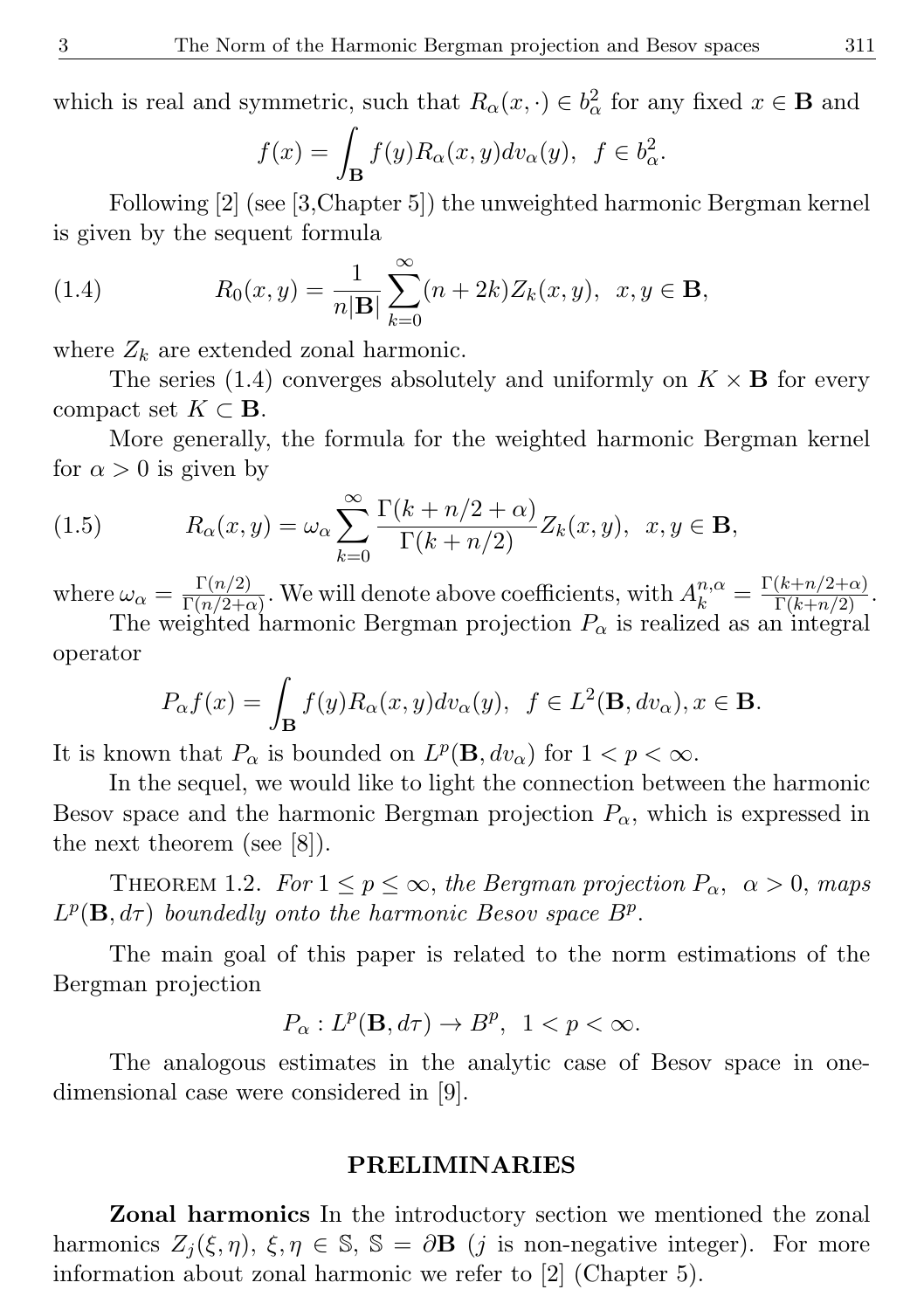Since the space of all harmonic polynomials of degree j,  $H_j(\mathbb{S})$ , in  $\mathbb{R}^n$  is a finite-dimensional inner-product space, the unique function  $Z_i(\cdot, \eta) \in H_i(\mathbb{S})$ guaranteed by the classical Riesz theorem such that

$$
p(\eta) = \int_{\mathbb{S}} p(\xi) \overline{Z_j(\xi, \eta)} d\sigma(\xi),
$$

for all  $p \in H_j(\mathbb{R}^n)$  is called zonal harmonic, where  $d\sigma(\xi)$  is a normalized surface measure on S.

 $Z_s$  is a real valued function, which is symmetric, i.e.,  $Z_i(\xi, \eta) = Z_s(\eta, \xi)$ . Also, the following properties hold

(1.6) 
$$
Z_j(\xi,\xi) = \dim H_j(\mathbb{R}^n),
$$

(1.7) 
$$
|Z_j(\xi,\eta)| \leq \dim H_j(\mathbb{R}^n).
$$

where the dimension of space  $H_j(\mathbb{R}^n)$  is known and given by

(1.8) 
$$
\dim H_j(\mathbb{R}^n) = \binom{n+j-1}{n-1} - \binom{n+j-3}{n-1}.
$$

Moreover, we can express the explicit formula for the zonal harmonic. Namely, for  $j > 0$ ,  $x \in \mathbb{R}^n$  and  $\xi \in \mathbb{S}$ , then

$$
Z_j(x,\xi) = (n+2j-2)\sum_{i=0}^{[j/2]} (-1)^i \frac{n(n+2)\cdots(n+2j-2i-4)}{2^i i! (j-2i)!} (x \cdot \xi)^{j-2i} |x|^{2i}.
$$

#### Hypergeometric series

The hypergeometric function  ${}_2F_1(a, b; c; t)$  is defined by the series expansion

$$
\sum_{n=0}^{\infty} \frac{(a)_n (b)_n}{n!(c)_n} t^n, \text{ for } |t| < 1,
$$

and by the continuation elsewhere. Here  $(a)_n$  denotes the shifted factorial, i.e.,  $(a)_n = a(a+1)\cdots(a+n-1)$  with any real number a.

We recall some known identities for the hypergeometric function (for details se  $|1|$ ).

Euler's identity:

(1.9) 
$$
F(a, b; c; x) = (1 - x^2)^{c - a - b} F(c - a, c - b; c; x), \text{ Re}(c) > \text{Re}(b) > 0,
$$

Gauss's identity:

(1.10) 
$$
F(a, b; c; 1) = \frac{\Gamma(c)\Gamma(c - a - b)}{\Gamma(c - a)\Gamma(c - b)}, \text{ Re}(c - a - b) > 0,
$$

Differentiation identity:

(1.11) 
$$
\frac{\partial}{\partial x}F(a, b; c; x) = \frac{ab}{c}F(a+1, b+1; c+1; x).
$$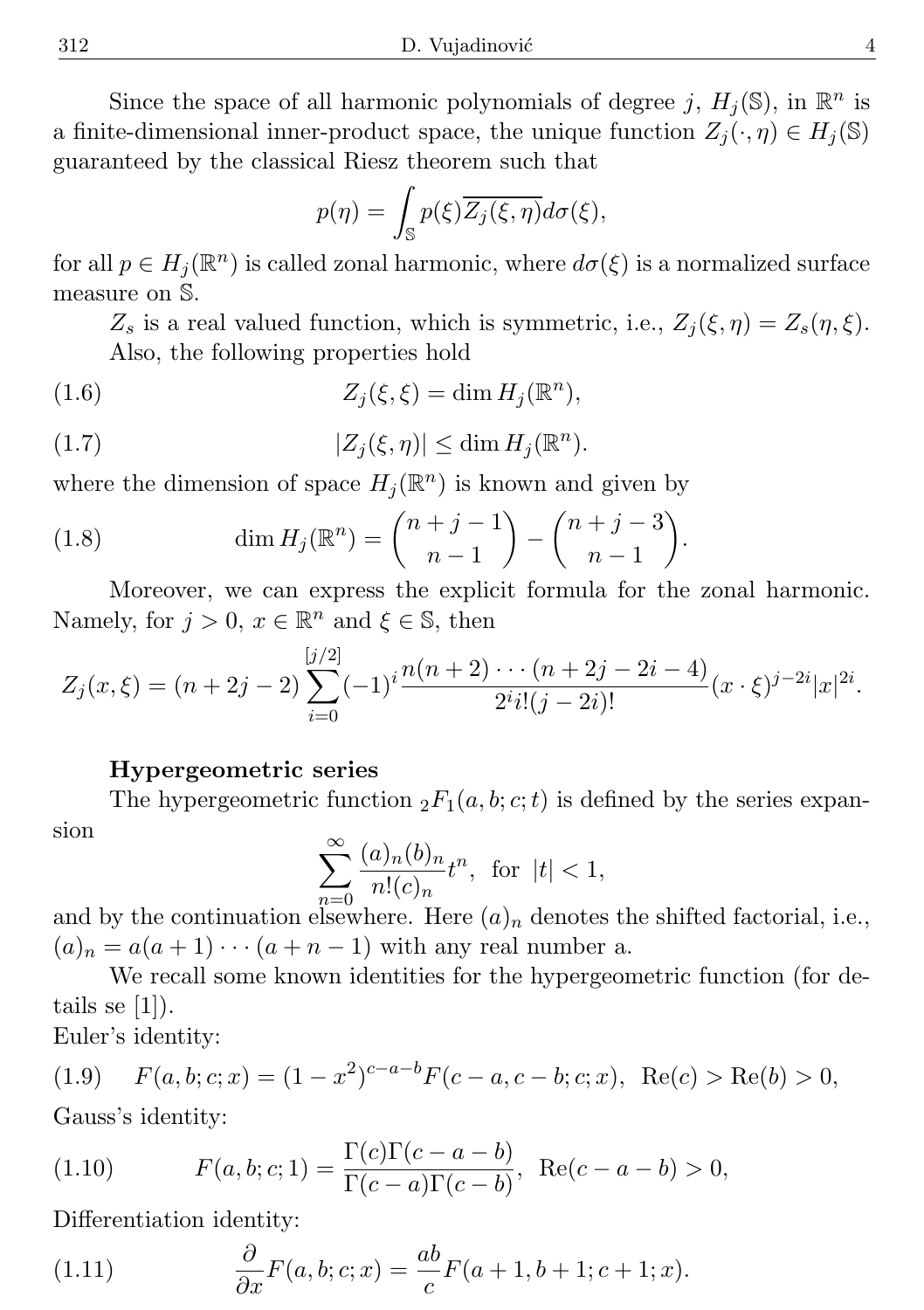# 2. THE GENERAL  $L^p$  - CASE

According to the Theorem 1.2 the harmonic Bergman projection maps the space  $L^p(\mathbf{B}, d\tau)$  onto the Besov space  $B^p$ .

Therefore for any  $g \in B^p$ , there exists  $f \in L^p(\mathbf{B}, d\tau)$  such that

(2.1) 
$$
g(x) = P_{\alpha}f(x) = \int_{\mathbf{B}} R_{\alpha}(x, y) f(y) dv_{\alpha}(y),
$$

and

(2.2) 
$$
\partial_x^m g(x) = \int_{\mathbf{B}} \partial_x^m R_\alpha(x, y) f(y) dv_\alpha(y).
$$

It is clear that the growth rate of the derivative  $\partial_x^m R_{\alpha}(x, y)$  will play a central role in the estimating the norm for the harmonic Bergman projection  $P_{\alpha}$ .

Let us mention that the first results in this direction were done in [7]. The authors proved the existence of the constants  $C_{\alpha}$ ,  $C_{\alpha}^{m}$  in the following inequalities:

(2.3) 
$$
|R_{\alpha}(x,y)| \le C_{\alpha}|x-y|^{-n+1-\alpha}, |x| < 1, \text{ and } |y| = 1.
$$

$$
(2.4) \quad |\partial_x^m R_\alpha(x,y)| \le C_\alpha^m |rx - \xi|^{-n+1-\alpha-m}, \ \ 0 \le r < 1, \ \text{and} \ \ y = r\xi, |\xi| = 1.
$$

The inequality (2.4) gives us inducement to observe the integral operators with the kernel  $[x, y]^{-n+1-\alpha-m}$ , where

$$
[x, y] = (1 - 2x \cdot y + |x|^2 |y|^2)^{1/2}.
$$

More explicitly, we treat the operators

(2.5) 
$$
T_k^{\alpha} f(x) = \int_{\mathbf{B}} \frac{f(y)}{[x, y]^{n+\alpha+|k|-1}} dv_{\alpha}(y).
$$

The problem of estimating the norm in the initial case

$$
T^{\alpha}f(x) = \int_{\mathbf{B}} \frac{f(y)}{[x,y]^{n+\alpha-1}} dv_{\alpha}(y),
$$

in the context of harmonic Bergman spaces over the unit ball, is done in [4].

In the Theorem 2.4 we give the two-side norm estimate for the operator  $T_k^{\alpha}$ . To do this we first establishe the Lemma 2.1 and Lemma 2.2.

Let us denote by

(2.6) 
$$
I_{\alpha,s}(x) = \int_{\mathbf{B}} \frac{(1-|y|^2)^{\alpha-1}}{[x,y]^{n+\alpha+s-1}} dv(y), \ |x| < 1,
$$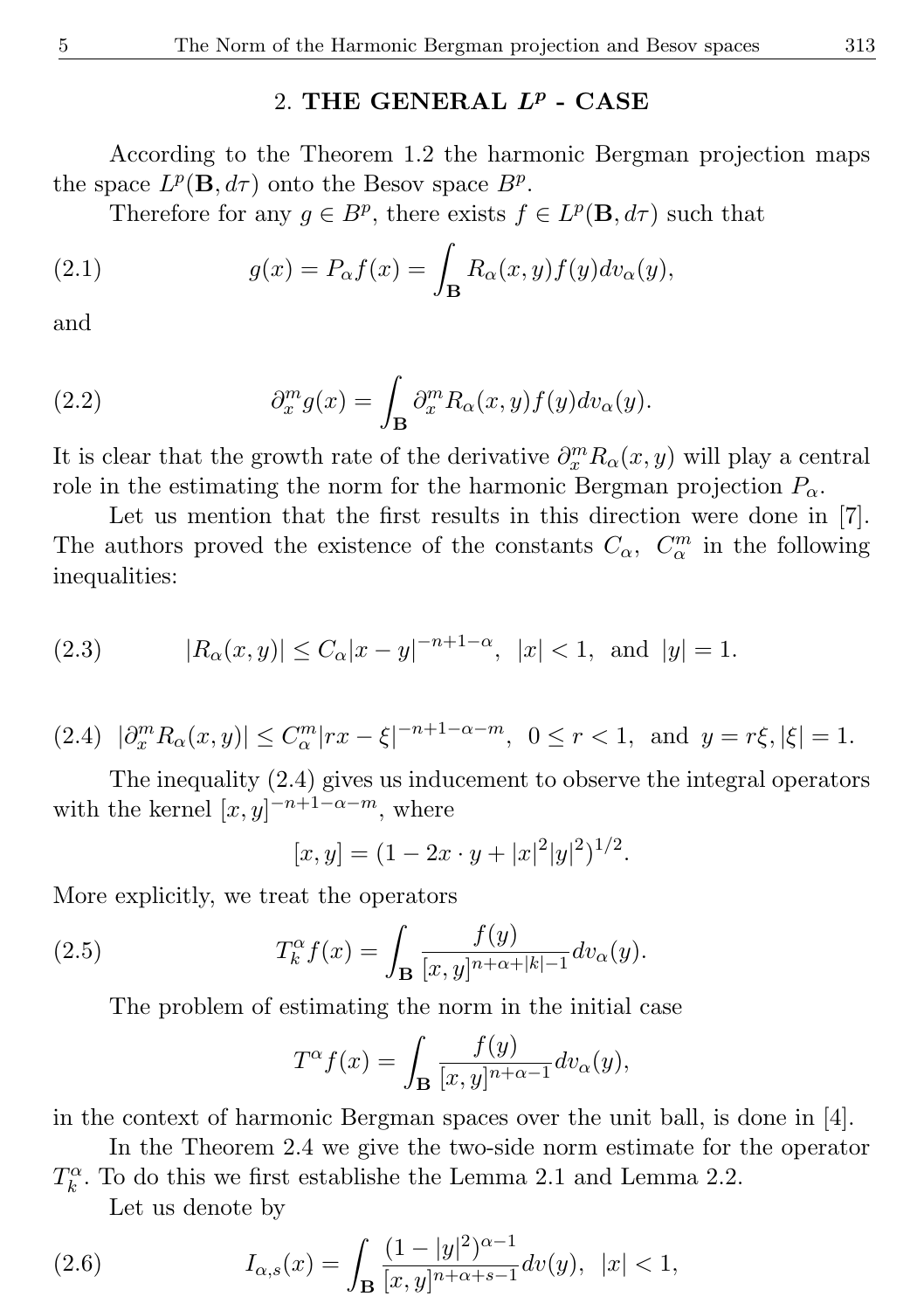where,  $\alpha > 0$  and  $s < 0$  except integers less than or equal to zero.

In [3] authors considered the asymptotic behaviour for the function  $I_{\alpha,s}$ when  $|x| \to 1^-$  in more general setting of parameters  $\alpha$  and s.

More precisely, they showed for any real number s and  $\alpha > -1$  that the following asymptotic relations hold

(2.7) 
$$
I_{\alpha,s}(x) \approx \begin{cases} (1-|x|^2)^s, & s > 0, \\ 1 - \log(1-|x|^2), & s = 0, \\ c, & s < 0. \end{cases}
$$

Here the relation  $X \approx Y$  means that the coefficient  $X/Y$  is bounded by some positive constants from above and belove.

Also, the sharp estimations of the function  $I_{\alpha,s}$  were done in [4] in case when  $0 < \alpha < \nu$ ,  $0 < s < \nu$  for the given  $\nu$ .

The use of hypergeometric function in the mentioned research is determined by the identity

(2.8) 
$$
\int_{\mathbb{S}} \frac{d\sigma(\xi)}{|x-\xi|^c} = {}_2F_1\left(\frac{c}{2}, \frac{c-n}{2} + 1, \frac{n}{2}; |x|^2\right), x \in \mathbf{B}
$$

for c real (see [6], Lemma 2.1).

Since from (2.7) we see that

$$
I_{\alpha,s}(x) = O(1), \text{ as } |x| \to 1^{-},
$$

for  $s < 0$ , we are interested in finding the upper and lower bound for the function  $I_{\alpha,s}(x)$ .

The following Lemma gives the answer.

LEMMA 2.1. For the function  $I_{\alpha,s}(x)$  defined in (2.6), where  $-1 < s + \alpha$ , the following identities hold

$$
\max_{0 \le x \le 1} I_{\alpha,s}(x) = C(\alpha, s),
$$

(2.9) 
$$
C(\alpha, s) = \frac{\pi^{n/2} \Gamma(\alpha) \Gamma(-s)}{\Gamma(\frac{\alpha-s+1}{2}) \Gamma(\frac{n+\alpha-s-1}{2})},
$$

and

(2.10) 
$$
\min_{0 \le x \le 1} I_{\alpha,s}(x) = \frac{\pi^{n/2} \Gamma(\alpha)}{\Gamma(\frac{n}{2} + \alpha)}.
$$

Proof. The identity (2.8) and the uniform expansion of the hypergeomet-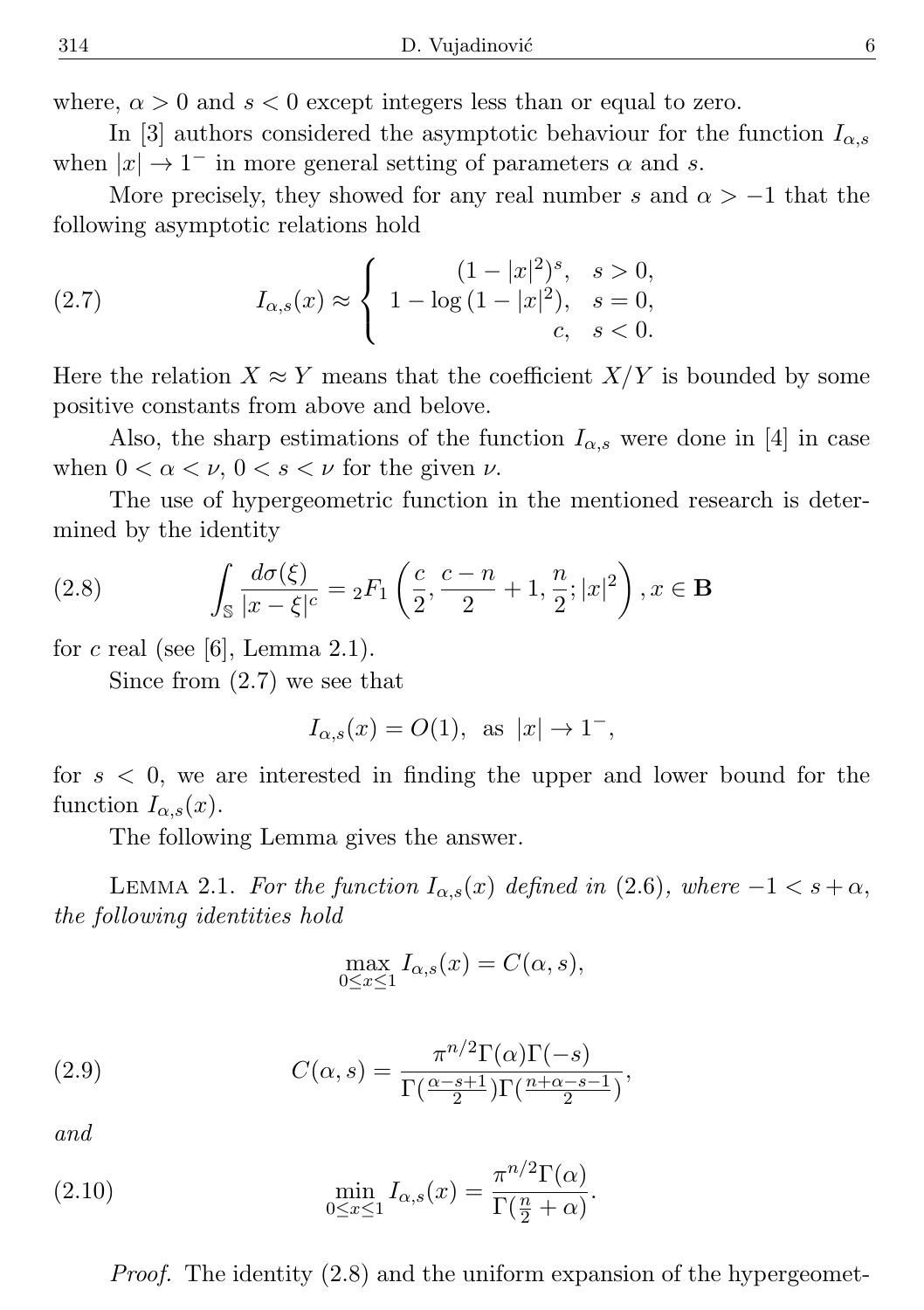ric function give

$$
I_{\alpha,s}(x)
$$
  
=  $n|\mathbf{B}| \int_0^1 (1-t^2)^{\alpha-1} t^{n-1} {}_{2}F_1\left(\frac{n+\alpha+s-1}{2}, \frac{\alpha+s-1}{2} + 1, \frac{n}{2}; |x|^2 t^2\right) dt$   
=  $n|\mathbf{B}| \sum_{i=0}^{\infty} \frac{a_i}{i!} |x|^{2i}$ 

where

$$
a_i = \frac{\left(\frac{n+\alpha+s-1}{2}\right)i\left(\frac{s+\alpha+1}{2}\right)i}{2\left(\frac{n}{2}\right)i} \int_0^1 (1-t)^{\alpha-1} t^{\frac{n}{2}-1+i} dt
$$
  
= 
$$
\frac{\left(\frac{n+\alpha+s-1}{2}\right)i\left(\frac{s+\alpha+1}{2}\right)i\Gamma(\alpha)\Gamma(\frac{n}{2}+i)}{2\left(\frac{n}{2}\right)i\Gamma(\frac{n}{2}+\alpha+i)}.
$$

Thus,

$$
I_{\alpha,s}(x) = \frac{n|\mathbf{B}|\Gamma(\alpha)\Gamma(\frac{n}{2})}{2\Gamma(\frac{n}{2}+\alpha)}{}_2F_1\left(\frac{n+\alpha+s-1}{2},\frac{\alpha+s+1}{2},\alpha+\frac{n}{2},|x|^2\right).
$$

Further, the fact that the hypergeometric function  ${}_2F_1(a, b, c; x)$ ,  $a > 0$ ,  $b > 0$ ,  $c > 0, x \in [0, 1]$  is monotone increasing with respect to x (the property (1.11)) gives:

$$
\max_{0 \le x \le 1} I_{\alpha,s}(x) = \frac{n|\mathbf{B}|\Gamma(\alpha)\Gamma(\frac{n}{2})}{2\Gamma(\frac{n}{2} + \alpha + 1)} {}_{2}F_{1}\left(\frac{n+\alpha+s-1}{2}, \frac{\alpha+s+1}{2}, \alpha+\frac{n}{2}; 1\right)
$$

$$
= \frac{\pi^{n/2}\Gamma(\alpha)\Gamma(-s)}{\Gamma(\frac{\alpha-s+1}{2})\Gamma(\frac{n+\alpha-s-1}{2})}.
$$

The same argument implies:

$$
\min_{0 \le x \le 1} I_{\alpha,s}(x) = \frac{n|\mathbf{B}|\Gamma(\alpha)\Gamma(\frac{n}{2})}{2\Gamma(\frac{n}{2} + \alpha)} {}_2F_1\left(\frac{n+\alpha+s-1}{2}, \frac{\alpha+s+1}{2}, \alpha+\frac{n}{2}, 0\right)
$$

$$
= \frac{\pi^{n/2}\Gamma(\alpha)}{\Gamma(\frac{n}{2} + \alpha)}.
$$

According to the introduced norm (1.3) we are going to treat the acting of the operator  $T_k^{\alpha}$  in the following Lebesgue-space settings

$$
T_k^{\alpha}: L^p(\mathbf{B}, d\tau) \to L^p(\mathbf{B}, dv_{mp-n}), \ \ p > 1,
$$

where  $dv_{mp}(x) = (1 - |x|^2)^{mp-n} dv(x)$ ,  $|k| = m > \frac{n-1}{p}$ .

We now turn to the finding the upper estimate for the norm of the operator  $T_k^{\alpha}$ .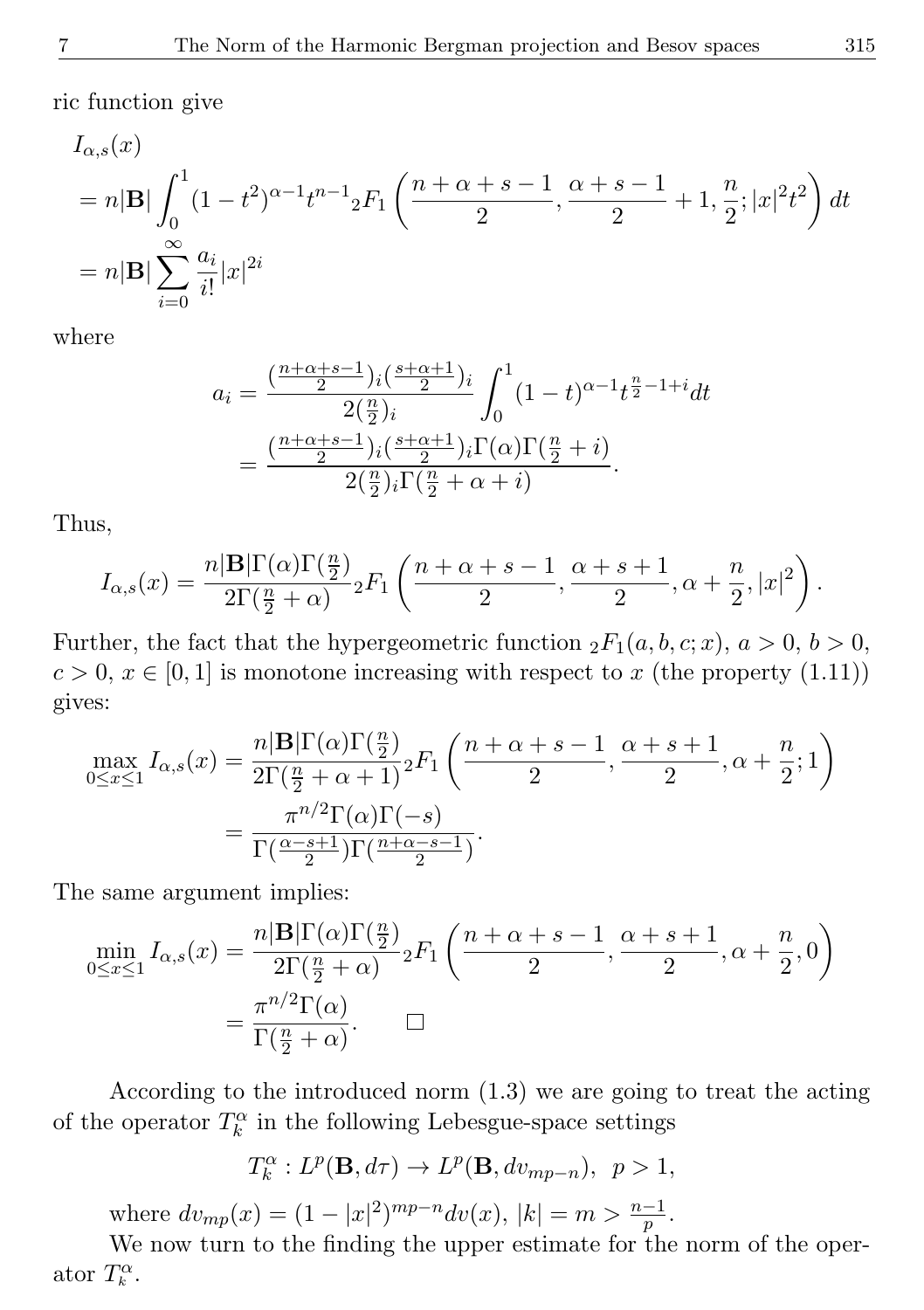LEMMA 2.2. For the defined operator  $T_k^{\alpha}$  in (2.5) there is a constant  $D_p^{|k|}$ such that

$$
||T_k^{\alpha}||_{L^p(\mathbf{B},d\tau)\to L^p(\mathbf{B},d\tau)} \le D_p^{|k|},
$$

where

(2.11) 
$$
D_p^{|k|} = \frac{\Gamma(\frac{n}{2} + \alpha)\Gamma^{1/p}(\frac{p}{q}(n+|k|+\alpha-1))\Gamma^{1/q}(\frac{q}{p}|k|)}{\Gamma(\frac{n+\alpha-1}{q}+|k|+\frac{|k|+\alpha+1}{2})\Gamma(\frac{n+\alpha-1}{q}+|k|+\frac{|k|+n+\alpha-1}{2})},
$$

and

 $($ 

$$
\frac{1}{p} + \frac{1}{q} = 1.
$$

*Proof.* Let us denote by  $L^p(r\mathbf{B}, d\tau)$ ,  $0 < r < 1$ , the space defined as

$$
L^p(r\mathbf{B}, d\tau) = \{\psi(x)\chi_{r\mathbf{B}}(x)|\psi \in L^p(\mathbf{B}, d\tau)\},\
$$

where  $\chi_{r\mathbf{B}}$  is a characteristic function of the set r**B**.

Let j be the positive integer such that  $\frac{1}{\sqrt{2}}$  $\overline{z} \leq r$ .

We are going to estimate the norm of the operator  $T_k^{\alpha}$  on the subspace  $L^p(r\mathbf{B}, d\tau)$ . For this purpose we will use the classical Shur's test (see [10], Theorem 3.6).

The test function  $h_i$  is defined to be

$$
h_j(x) = \begin{cases} (1 - |x|^2)^c, & 0 \le |x| < \frac{1}{\sqrt{j}}\\ 0, & \frac{1}{\sqrt{j}} \le |x| < 1 \end{cases}
$$

where c is a positive number such that  $c \ge \max\left\{\frac{n+|k|+\alpha-1}{a}\right\}$  $\frac{|+\alpha-1}{q},\frac{|k|}{p}$  $\frac{\kappa_{\parallel}}{p}\big\}.$ We have,

$$
\int_{\mathbf{B}} \frac{(1-|y|^2)^{n+\alpha-1} h_j^p(y)}{[x,y]^{n+|k|+\alpha-1}} d\tau(y)
$$
\n
$$
\leq \int_{\mathbf{B}} \frac{(1-|y|^2)^{pc+\alpha-1}}{[x,y]^{n+|k|+\alpha-1}} d\nu(y)
$$
\n
$$
= I_{pc+\alpha, -pc+|k|}(x)
$$
\n
$$
\leq C(pc+\alpha, -pc+|k|)
$$
\n
$$
\leq \left(\frac{j}{j-1}\right)^{pc} C(pc+\alpha, -pc+|k|) h_j^p(x),
$$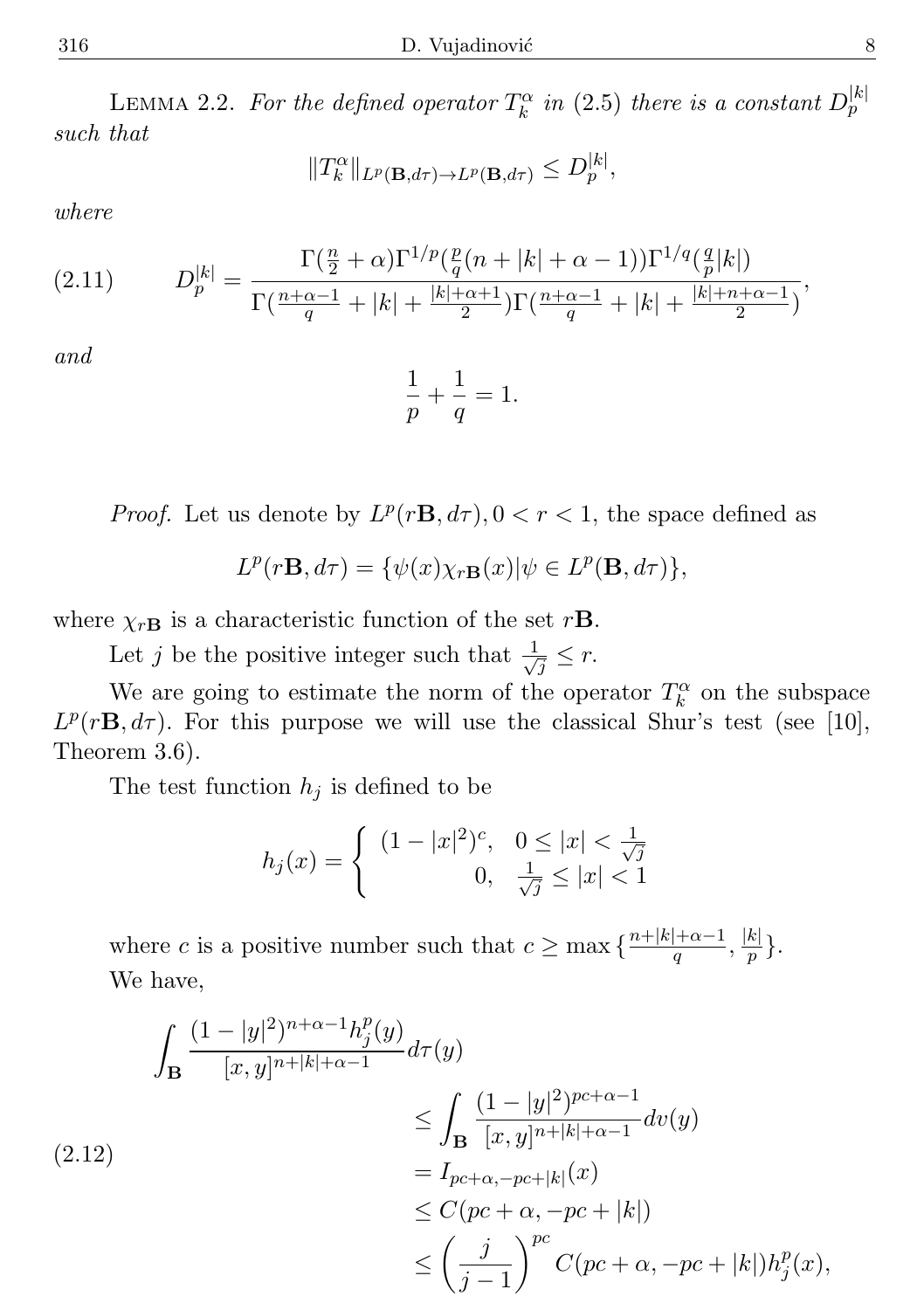and

$$
\int_{\mathbf{B}} \frac{(1-|y|^2)^{n+\alpha-1} h_j^q(x)}{[x,y]^{n+|k|+\alpha-1}} d\tau(x)
$$
\n
$$
\leq \int_{\mathbf{B}} \frac{(1-|y|^2)^{n+\alpha-1} (1-|x|^2)^{qc-n}}{[x,y]^{n+|k|+\alpha-1}} d\nu(x)
$$
\n
$$
= (1-|y|^2)^{n+\alpha-1} I_{qc-n+1,-qc+n+|k|+\alpha-1}(y)
$$
\n
$$
\leq \left(\frac{j}{j-1}\right)^{qc} C(qc-n+1, -qc+n+|k|+\alpha-1) h_j^q(y).
$$

The inequalities (2.12) and (2.13) imply

$$
(2.14) \n||T_k^{\alpha}||_{L^p(r\mathbf{B},d\tau) \to L^p(r\mathbf{B},d\tau)} \n\leq c_{\alpha} \left(\frac{j}{j-1}\right)^{2c} C^{\frac{1}{p}}(pc + \alpha, -pc + |k|) C^{\frac{1}{q}}(qc - n + 1, -qc + n + |k| + \alpha - 1) \n= c_{\alpha} \left(\frac{j}{j-1}\right)^{c} \pi^{n/2} \Gamma(\alpha) \left(\frac{\Gamma(pc - |k|)}{\Gamma(pc - \frac{|k| - \alpha - 1}{2}) \Gamma(pc - \frac{|k| - n - \alpha + 1}{2})}\right)^{1/p} \n\times \left(\frac{\Gamma(qc - n - |k| - \alpha + 1)}{\Gamma(qc - n - \frac{|k| + \alpha - 3}{2}) \Gamma(qc - \frac{|k| + n + \alpha - 1}{2})}\right)^{1/q}.
$$

Taking  $c = \frac{n+|k|+\alpha-1}{q} + \frac{|k|}{p}$  $\frac{k}{p}$  and letting  $j \to +\infty$  in (2.14) we obtain

$$
||T_k^{\alpha}||_{L^p(r\mathbf{B},d\tau)\to L^p(r\mathbf{B},d\tau)} \leq \tilde{D}_p^{|k|},
$$

where

(2.15)  
\n
$$
\tilde{D}_p^{|k|} = \Gamma(\frac{n}{2} + \alpha)
$$
\n
$$
\times \frac{\Gamma^{1/p}(\frac{p}{q}(n+|k|+\alpha-1))\Gamma^{1/q}(\frac{q}{p}|k|)}{\Gamma^{1/p}(\frac{p}{q}(n+|k|+\alpha-1) + \frac{|k|+\alpha+1}{2})\Gamma^{1/p}(\frac{p}{q}(n+|k|+\alpha-1) + \frac{|k|+n+\alpha-1}{2})}
$$
\n
$$
\times \frac{1}{\Gamma^{1/q}(\frac{q}{p}|k| + \frac{|k|+\alpha+1}{2})\Gamma^{1/q}(\frac{q}{p}|k| + \frac{|k|+n+\alpha-1}{2})}.
$$

Further, since the function  $\psi(x) = \log \Gamma(x), x > 0$  is convex, the Jensen's inequality give us the new inequality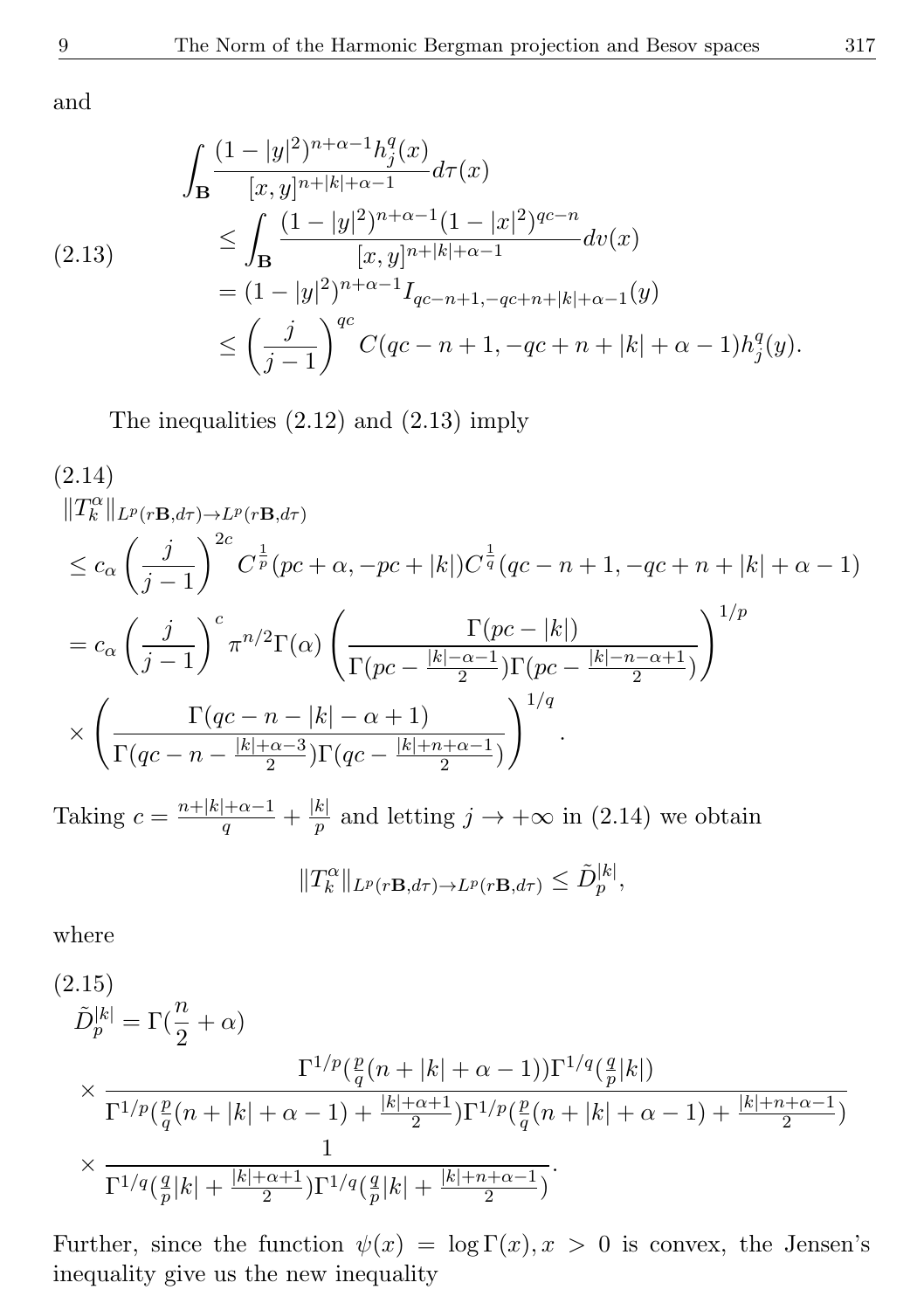$$
(2.16)
$$
\n
$$
\frac{1}{p}\psi\left(\frac{p}{q}(n+|k|+\alpha-1)+\frac{|k|+\alpha+1}{2}\right)+\frac{1}{q}\psi\left(\frac{q}{p}|k|+\frac{|k|+\alpha+1}{2}\right)
$$
\n
$$
+\frac{1}{p}\psi\left(\frac{p}{q}(n+|k|+\alpha-1)+\frac{|k|+n+\alpha-1}{2}\right)+\frac{1}{q}\psi\left(\frac{q}{p}|k|+\frac{|k|+n+\alpha-1}{2}\right)
$$
\n
$$
\geq \psi\left(\frac{n+\alpha-1}{q}+|k|+\frac{|k|+\alpha+1}{2}\right)+\psi\left(\frac{n+\alpha-1}{q}+|k|+\frac{|k|+n+\alpha-1}{2}\right)
$$

which implies

$$
\tilde{D}_p^{|k|} \leq \frac{\Gamma(\frac{n}{2}+\alpha)\Gamma^{1/p}(\frac{p}{q}(n+|k|+\alpha-1))\Gamma^{1/q}(\frac{q}{p}|k|)}{\Gamma(\frac{n+\alpha-1}{q}+|k|+\frac{|k|+\alpha+1}{2})\Gamma(\frac{n+\alpha-1}{q}+|k|+\frac{|k|+n+\alpha-1}{2})}.
$$

We aim to prove that the obtained upper bound stays preserved on the whole space  $L^p(\mathbf{B}, d\tau)$ .

For this purpose, let us denote by p the functional defined on  $L^p(r\mathbf{B}, d\tau)$ with

$$
p(u) = ||T_k^{\alpha}u||_{L^p(r\mathbf{B},d\tau)}, \ u \in L^p(r\mathbf{B},d\tau).
$$
  
It is clear that p is sublinear functional, where

(2.17) 
$$
||p|| \leq ||T_{\alpha}^{k}||_{L^{p}(r\mathbf{B},d\tau)\to L^{p}(r\mathbf{B},d\tau)}.
$$

The Han-Banach extension theorem implies that the extended functional  $\tilde{p}$ :  $L^p(\mathbf{B}, d\tau) \to \mathbb{R}$  has a bounded norm

$$
\|\tilde{p}\| \le \|T_{\alpha}^k\|_{L^p(r\mathbf{B},d\tau) \to L^p(r\mathbf{B},d\tau)},
$$

i.e.,

$$
||T_{\alpha}^{k}||_{L^{p}(\mathbf{B},d\tau)\to L^{p}(\mathbf{B},d\tau)} \leq ||T_{\alpha}^{k}||_{L^{p}(r\mathbf{B},d\tau)\to L^{p}(r\mathbf{B},d\tau)}.
$$

Remark 2.3. Let us point out the fact that the Stirling's asymptotic formula implies

$$
\lim_{p \to +\infty} D_p^{|k|} = +\infty.
$$

In the next theorem we give the two-side norm estimate for the operator  $T_k^{\alpha}$ .

THEOREM 2.4. Given multi-index k,  $|k| = m$ , there are constants  $D_p^m$ and  $A_p^m$  such that

(2.18) 
$$
A_p^m < ||T_{\alpha}^k||_{L^p(\mathbf{B},d\tau) \to L^p(\mathbf{B},d\nu_{m p-n})} \le D_p^m,
$$
  
where  $D_p^m$  is already defined in (2.2) and

(2.19)

$$
A_p^m = \frac{\pi^{n/2} \Gamma(p(m+\alpha) + \frac{n}{2} + 1) \Gamma(m + \alpha + \frac{n}{p} + 1)}{\Gamma(p(m+\alpha) + 1) \Gamma(m + \alpha + \frac{n}{2} + \frac{n}{p} + 1)} \left(\frac{\Gamma(pm - n + 1)}{\Gamma(pm - \frac{n}{2} + 1)}\right)^{1/p}.
$$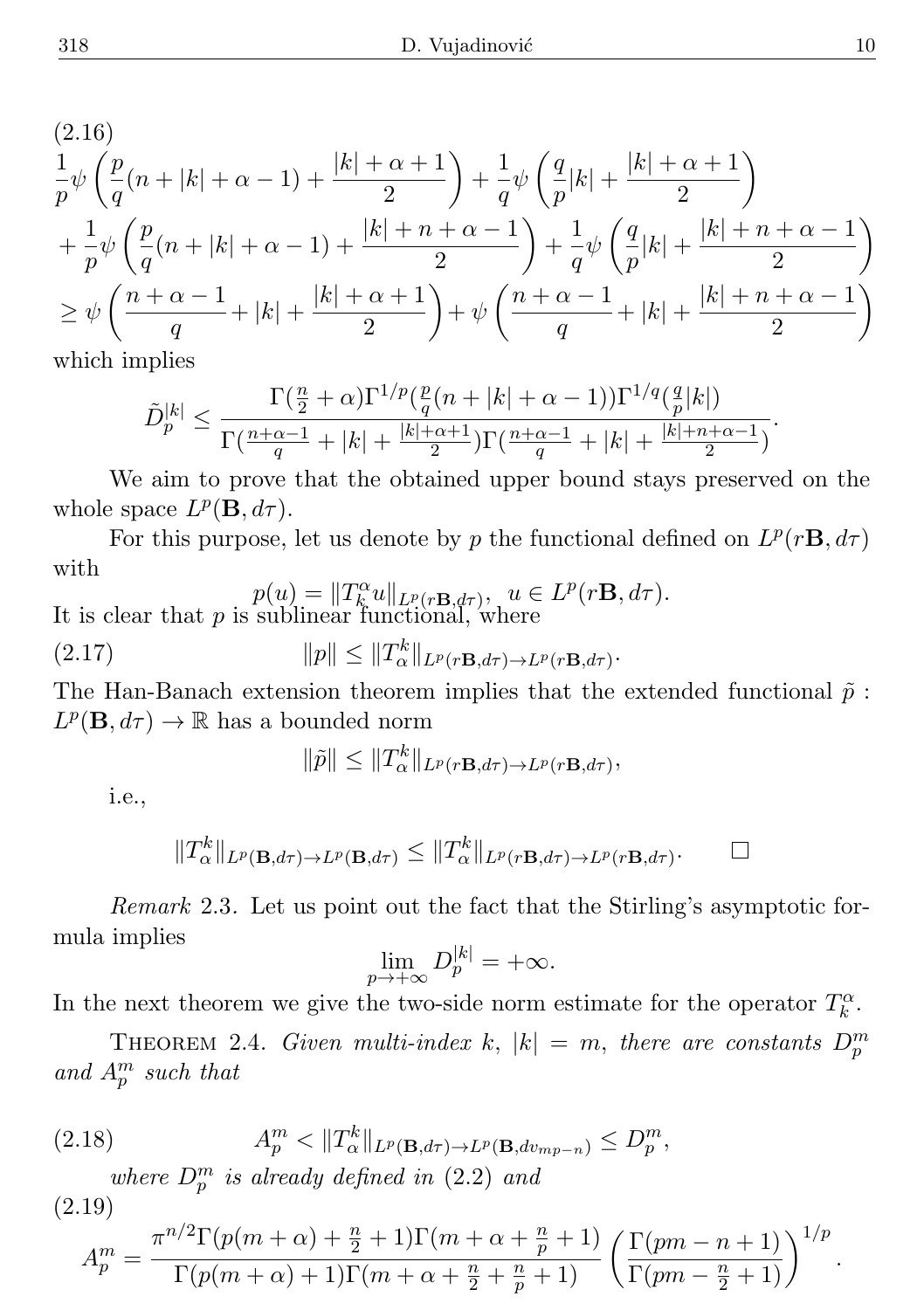Proof. At the beginning, we should point an easy inequality

$$
|T_{k}^{\alpha} f||_{L^{p}(\mathbf{B}, dv_{pm-n})} \leq ||T_{k}^{\alpha} f||_{L^{p}(\mathbf{B}, d\tau)}, \ \ f \in L^{p}(\mathbf{B}, d\tau),
$$

i.e.,

 $\overline{\phantom{a}}$ 

(2.20) kT α k kLp(B,dτ)→Lp(B,dvpm−n) ≤ kT α k kLp(B,dτ)→Lp(B,dτ) .

Further, we will consider the test function

$$
\psi_k(x) = \beta^{-1} (1 - |x|^2)^{m + \alpha + \frac{n}{p}}, \quad x \in \mathbf{B},
$$

$$
\beta = \left( \frac{n \pi^{n/2} \Gamma(p(m + \alpha) + 1)}{\Gamma(p(m + \alpha) + \frac{n}{2} + 1)} \right)^{\frac{1}{p}}.
$$

Obviously,  $\psi_k \in L^p(\mathbf{B}, d\tau)$  and  $\|\psi_k\|_{L^p(\mathbf{B}, d\tau)} = 1$ . The Lemma (2.9) implies the following sequence of inequalities:

$$
||T_{k}^{\alpha}\psi_{k}||_{L^{p}(\mathbf{B},dv_{pm-n})}^{p} = \int_{\mathbf{B}} (1-|x|^{2})^{pm-n} \left| \int_{\mathbf{B}} \frac{\psi_{k}(y)}{[x,y]^{n+m+\alpha-1}} dv(y) \right|^{p} dv(x)
$$
  
\n
$$
= \beta^{-p} \int_{\mathbf{B}} (1-|x|^{2})^{pm-n} \left| \int_{\mathbf{B}} \frac{(1-|y|^{2})^{m+\alpha+\frac{n}{p}}}{[x,y]^{n+m+\alpha-1}} dv(y) \right|^{p} dv(x)
$$
  
\n(2.21)  
\n
$$
= \beta^{-p} \int_{\mathbf{B}} (1-|x|^{2})^{pm-n} I_{(m+\alpha+\frac{n}{p}+1,-\frac{n}{p}-1)}^{p} (x) dv(x)
$$
  
\n
$$
\geq \beta^{-p} \min_{0 \leq x \leq 1} I_{(m+\alpha+\frac{n}{p}+1,-\frac{n}{p}-1)}^{p} (x) \int_{\mathbf{B}} (1-|x|^{2})^{pm-n} dv(x)
$$
  
\n
$$
\geq \beta^{-p} \min_{0 \leq x \leq 1} I_{(m+\alpha+\frac{n}{p}+1,-\frac{n}{p}-1)}^{p} (x) \frac{n\pi^{n/2} \Gamma(pm-n+1)}{\Gamma(pm-\frac{n}{2}+1)}.
$$

Finally,

(2.22)

$$
||T_k^{\alpha}||_{L^p(\mathbf{B},d\tau) \to L^p(\mathbf{B},dv_{pm-n})} > \frac{\pi^{n/2}\Gamma(p(m+\alpha)+\frac{n}{2}+1)\Gamma(m+\alpha+\frac{n}{p}+1)}{\Gamma(p(m+\alpha)+1)\Gamma(m+\alpha+\frac{n}{2}+\frac{n}{p}+1)} \times \left(\frac{\Gamma(pm-n+1)}{\Gamma(pm-\frac{n}{2}+1)}\right)^{1/p}.\quad \Box
$$

Now we are ready to prove the main result of this section.

THEOREM 2.5. Given  $\alpha > 0$ , there are constants  $B_p^m$  and  $D_p^m$  such that

(2.23) 
$$
B_p^m < ||P_\alpha||_{L^p(\mathbf{B}, d\tau) \to B^p} \leq C_\alpha^m {m+n-1 \choose m} D_p^m,
$$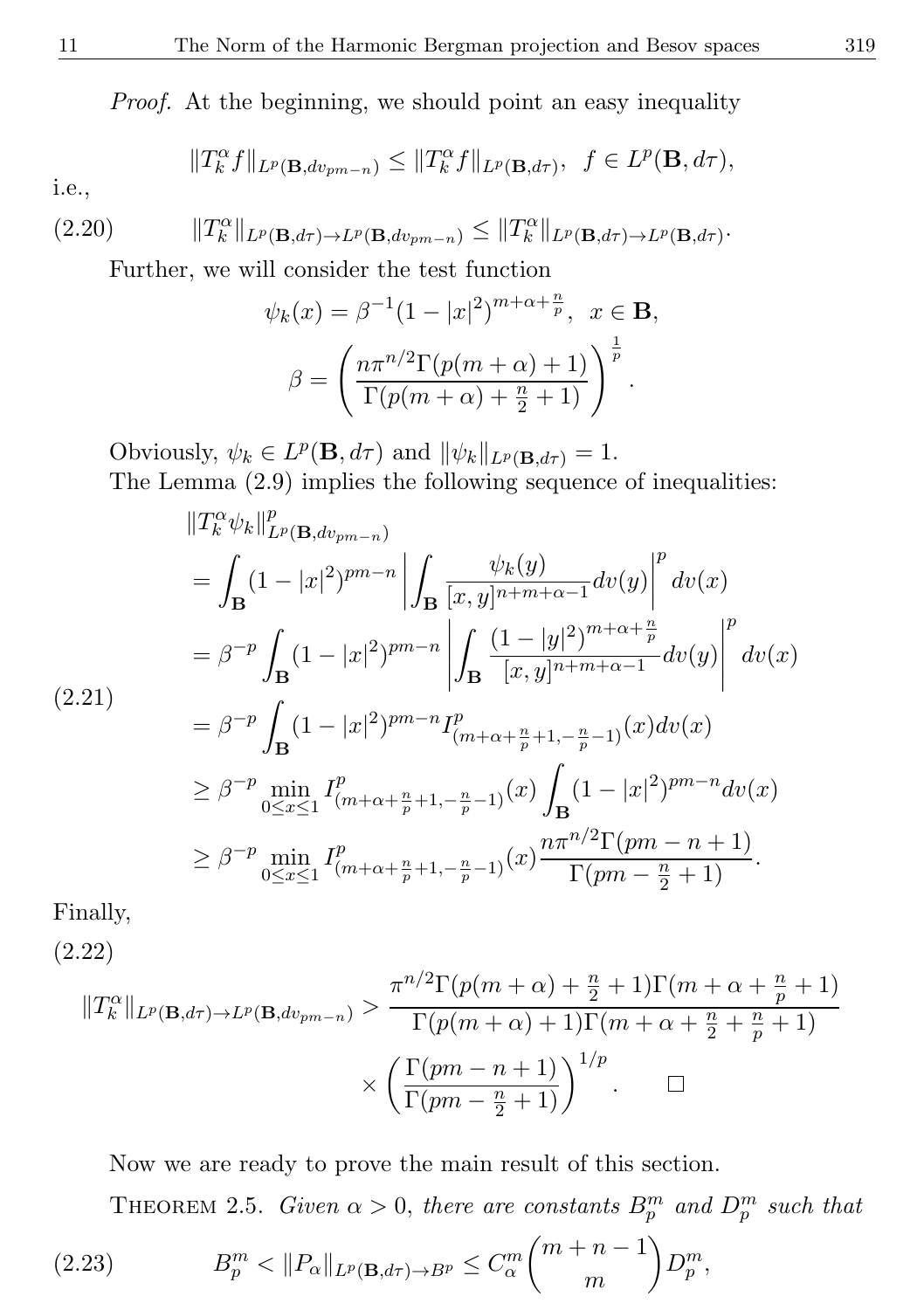(2.24)  

$$
B_p^m = \frac{\Gamma(\frac{n}{2})\Gamma(m+1)\Gamma(m+\frac{n}{2}+\alpha)\Gamma(\frac{n}{p}+\alpha)}{2\pi^{n/2}\Gamma(m+\frac{n}{p}+\alpha+\frac{n}{2})}
$$

$$
\times \left(\frac{n(n+m-1)\Gamma(\frac{n}{2})\Gamma(pm-n+1)}{2\Gamma(pm-\frac{n}{2}+1)}\right)^{1/p}.
$$

## Proof. The upper estimate

First of all, we shall underline the initial inequality

$$
|\partial_k^m P_\alpha f| \le C_\alpha^m \sum_{|k|=m} |T_\alpha^k|,
$$

for any multi-index k, such that  $|k| = m$ .

Jensen's inequality give us

$$
||P_{\alpha}f||_{B^{p}}^{p} = \int_{\mathbf{B}} (1 - |x|^{2})^{mp-n} |\partial^{m} P_{\alpha}f(x)|^{p} dv(x)
$$
  
(2.25) 
$$
\leq {m+n-1 \choose m}^{p-1} \sum_{|k|=m} \int_{\mathbf{B}} (1 - |x|^{2})^{mp-n} |\partial_{k}^{m} P_{\alpha}f(x)|^{p} dv(x)
$$
  

$$
\leq (C_{\alpha}^{m})^{p} {m+n-1 \choose m}^{p-1} \sum_{|k|=m} \int_{\mathbf{B}} (1 - |x|^{2})^{mp-n} |T_{\alpha}^{k}f(x)|^{p} dv(x),
$$

i.e.,

$$
||P_{\alpha}f||_{B^p} \leq C_{\alpha}^m {m+n-1 \choose m} ||T_{\alpha}^k f||_{L^p(\mathbf{B}, dv_{mp-n})}.
$$
  
the Theorem (2.4) gives

Finally, t

$$
||P_{\alpha}||_{L^{p}(\mathbf{B},d\tau)\to B^{p}} \leq C_{\alpha}^{m}\binom{m+n-1}{m}D_{p}^{m}.
$$

### The lower estimate

We observe the function  $f_m(x) = c^{-1} Z_m(x, x_0) (1 - |x|^2)^{\frac{n}{p}}$ , where  $m \in \mathbb{N}$ , we repeat, is a fixed non-negative integer which is determined as a degree of derivative in definition of Besov norm in (1.3) and  $x_0 = e_1$ .

Since,

$$
\int_{\mathbf{B}} |Z_m(x, x_0)|^p dv(x) = n \int_0^1 r^{m+n-1} dr \int_{\mathbb{S}} |Z_m(\xi, x_0)|^p d\sigma(\xi)
$$
  

$$
\leq \frac{n|\mathbb{S}|}{n+m-1} (\dim H_m(\mathbb{R}^n))^p,
$$

we chose the constant c to be  $c = \left(\frac{n|\mathbb{S}|}{n+m}\right)$  $\frac{n|\mathbb{S}|}{n+m-1}$  dim  $H_m(\mathbb{R}^n)$ , where dim  $H_m(\mathbb{R}^n) = \binom{n+m-1}{n-1}$  $\binom{m-1}{n-1} - \binom{n+m-3}{n-1}$  $_{n-1}^{+m-3}$  (see (1.8)). Therefore,  $||f_m(x)||_{L^p(\mathbf{B},d\tau)} \leq 1$ .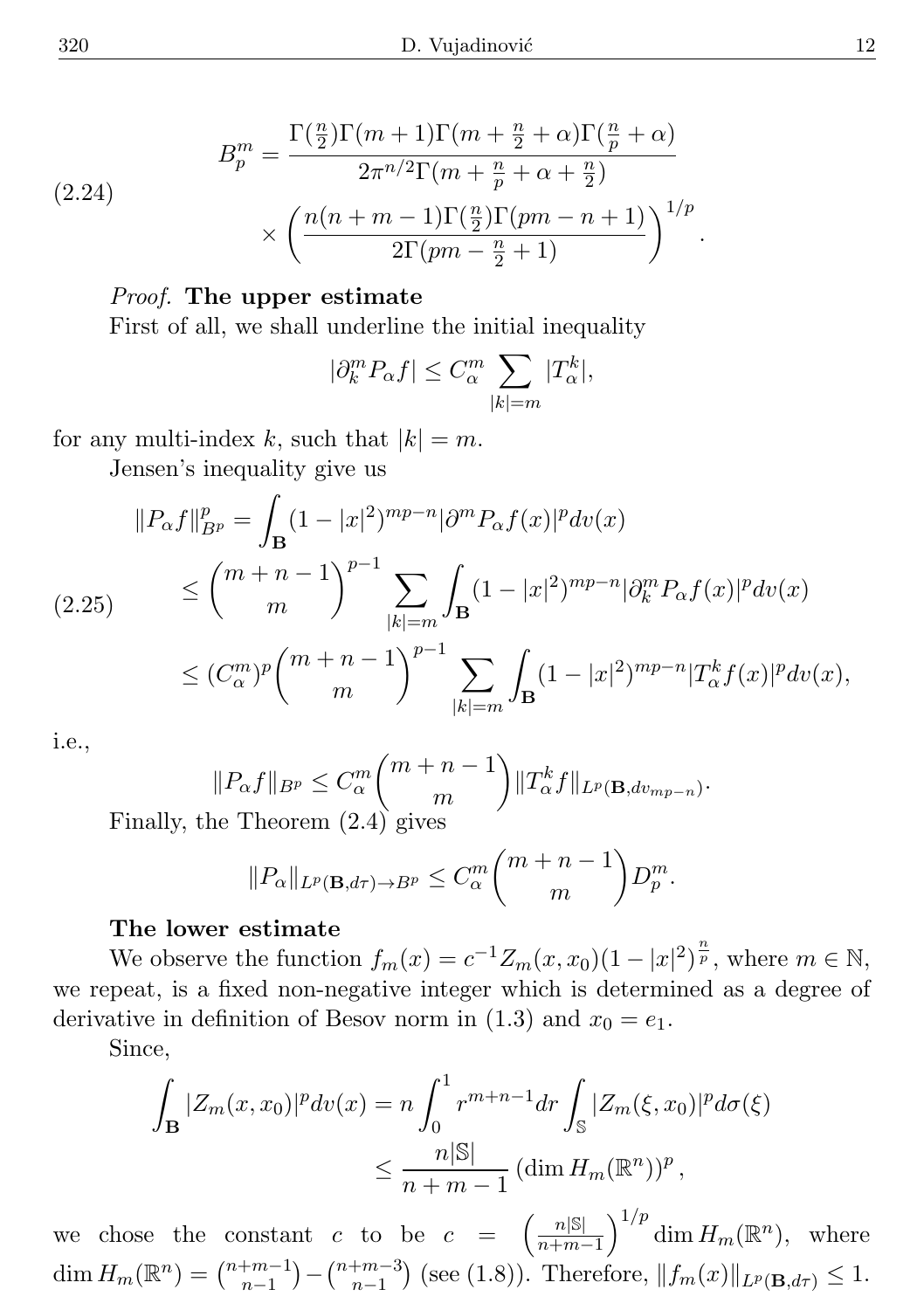On the other hand,

$$
(2.26)
$$
\n
$$
P_{\alpha}f_{s}(x) = \int_{\mathbf{B}} R_{\alpha}(x, y) f_{s}(y) dv_{\alpha}(y)
$$
\n
$$
= c^{-1}c_{\alpha}\omega_{\alpha} \sum_{d=0}^{\infty} \int_{\mathbf{B}} A_{d}^{n,\alpha} Z_{d}(x, y) Z_{m}(y, x_{0})(1 - |y|^{2})^{\frac{n}{p} + \alpha - 1} dv(y)
$$
\n
$$
= c^{-1}c_{\alpha}\omega_{\alpha} A_{m}^{n,\alpha} \int_{0}^{1} (1 - t^{2})^{\frac{n}{p} + \alpha - 1} t^{2m + n - 1} dt \int_{\mathbb{S}} Z_{m}(x, \xi) Z_{m}(\xi, x_{0}) d\sigma(\xi)
$$
\n
$$
= c^{-1} \frac{\Gamma(\frac{n}{2})\Gamma(m + \frac{n}{2} + \alpha)\Gamma(\frac{n}{p} + \alpha)}{2\pi^{n/2}\Gamma(\alpha)\Gamma(m + \frac{n}{p} + \alpha + \frac{n}{2})} Z_{m}(x, x_{0})
$$
\n
$$
= M_{\alpha, p}(m, x_{0}) Z_{m}(x, x_{0}),
$$
\nwhere  $M_{\alpha, p}(m, x_{0}) = c^{-1} \frac{\Gamma(\frac{n}{2})\Gamma(m + \frac{n}{2} + \alpha)\Gamma(\frac{n}{p} + \alpha)}{2\pi^{n/2}\Gamma(\alpha)\Gamma(m + \frac{n}{p} + \alpha + \frac{n}{2})}.$ \n
$$
||P_{\alpha}f||_{L^{p}(\mathbf{B}, dv_{m-p-n})}^{p}
$$
\n
$$
= (M_{\alpha, p}(m, x_{0}))^{p} \int_{\mathbf{B}} (1 - |x|^{2})^{pm-n} |\partial^{m}P_{\alpha}f(x)|^{p} dv(x)
$$
\n
$$
= (M_{\alpha, p}(m, x_{0}))^{p} \int_{\mathbf{B}} (1 - |x|^{2})^{pm-n} \left| \sum_{|k| = m} \partial_{k}^{m} Z_{m}(x, x_{0}) \right|^{p} dv(x)
$$
\n
$$
= (m! \dim H_{m}(\mathbb{R}^{n}) M_{\alpha, p}(m, x_{0}))^{p} \frac{n\pi^{n/2}\Gamma(pm - n + 1)}{\Gamma(pm - \frac{n}{2} + 1)}.
$$

Remark 2.6. According to the introduced semi-norm (1.3) the (semi)innerproduct associate with the space  $B<sup>2</sup>$  (harmonic Dirichlet space) is

(2.27) 
$$
\langle f, g \rangle = \sum_{|k|=m} \int_{\mathbf{B}} (1 - |x|^2)^{2m} \frac{\partial^m f}{\partial x^k}(x) \overline{\frac{\partial^m g}{\partial x^k}(x)} d\tau(x), \ f, g \in B^2.
$$

Finding the "exact" operator norm for the harmonic Bergman projection in the Hilbert case,  $P_{\alpha}: L^2(\mathbf{B}, d\tau) \to B^2$ , is another related problem which stays open.

CONJECTURE 2.7. For  $1 < p < \infty$ ,

$$
||P_{\alpha}||_{L^p(\mathbf{B},d\tau)\to B^p} \approx \binom{m+n-1}{m}D_p^m.
$$